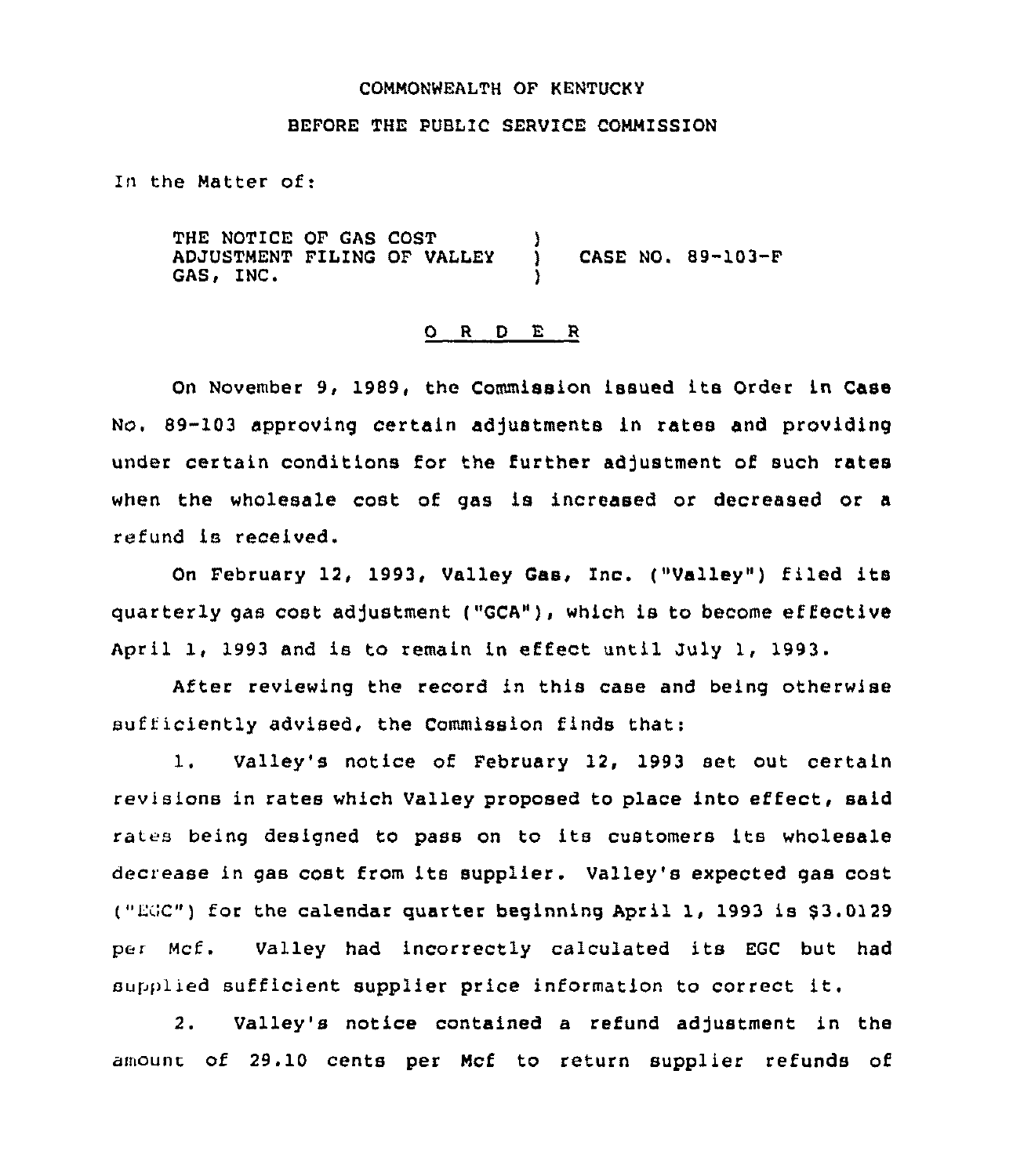\$ 14,511. Valley did not calculate interest on its refund. This calculation should be supplied and included as a refund adjustment in Valley's next filing.

3. Valley's notice set out <sup>a</sup> current. quarter actual adjustment which was calculated using an incorrect EGC for October, November, and December. The correct adjustment in the amount of (9.85) cents per Mcf compensates Cor over-recovery of gas oost by the company through the operation of its gas cost recovery procedure during the months of October, November, and December 1992. The total actual adjustment of 16.48 cents per Mcf is designed to correct the current over-collection as well as underand over-collections from previous quarters.

4. The combined effect of the above adjustments is Valley's gas cost recovery rate ("GCR") in the amount of  $$2.8867$  per Mcf, which is a decrease of 39.06 cents per Mcf from its last approved rates,

5. Valley's corrected adjustment in rates, ant out in the Appendix to this Order, pursuant to the GCA provisions approved by the Commission in its Order in Case No. 89-103 dated November 9, 1989 is fair, just, and reasonable, in the public interest, and should be effective with service rendered on and after April  $l_f$ 1993.

IT IS THEREFORE ORDERED thati

1. Valley's proposed adjustment in rates bo and it hereby ia denied.

 $-2-$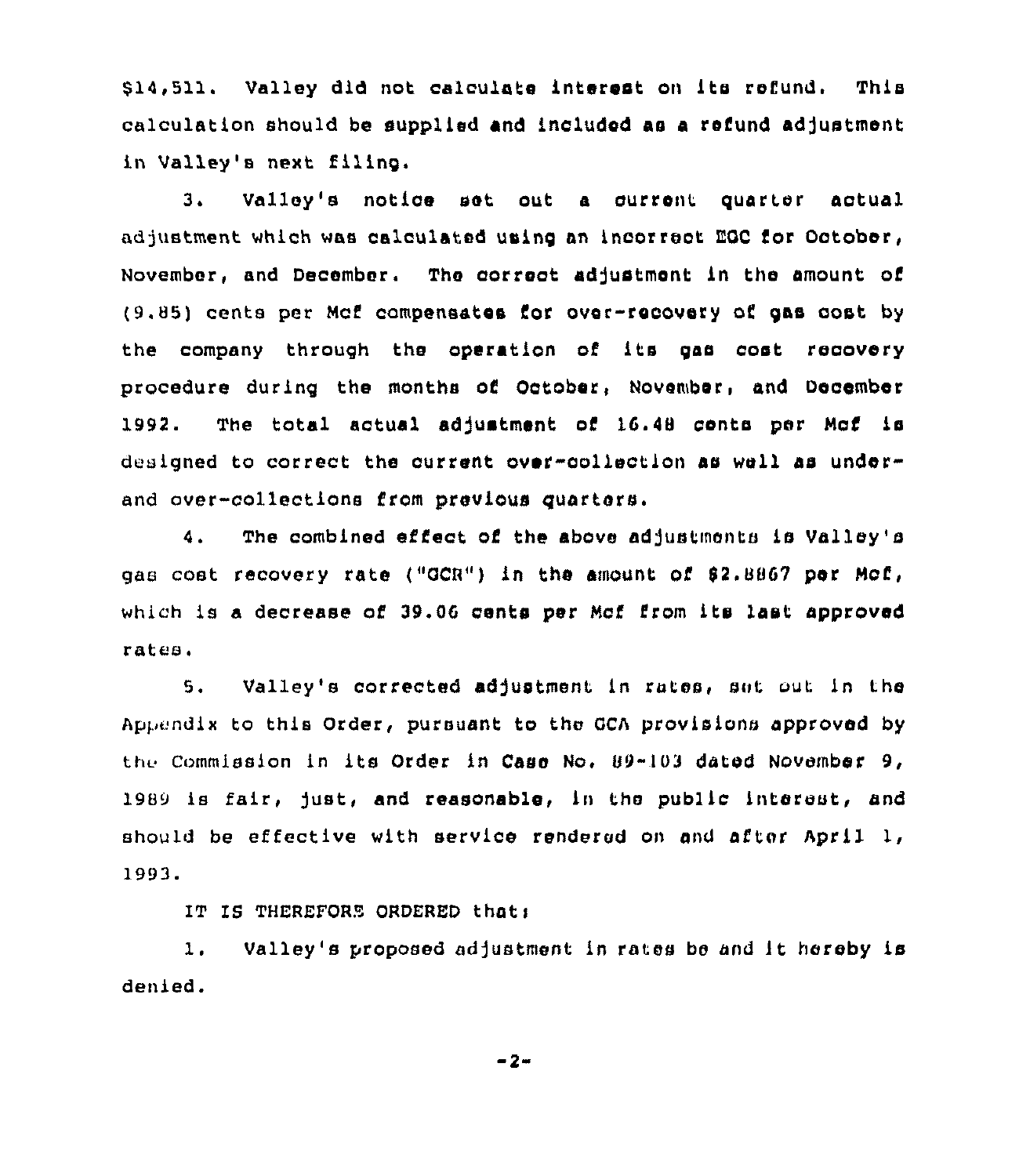2. The rates ln the Appendix, attached hereto and incorporated herein, are fair, just, and reasonable and are approved effective with service rendered on and after April 1, 1993.

3. Within <sup>30</sup> days of the date of this Order, Valley shall file with this Commission its revised tariffs setting out the rates authorised herein.

Done at Frankfort, Kentucky, this 26th day of March, 1993.

PUBLIC SERVICE COMMISSION

 $\int \frac{1}{2}$ 

Chairman

Cdmmissioner r

ATTEST:

Executive Director